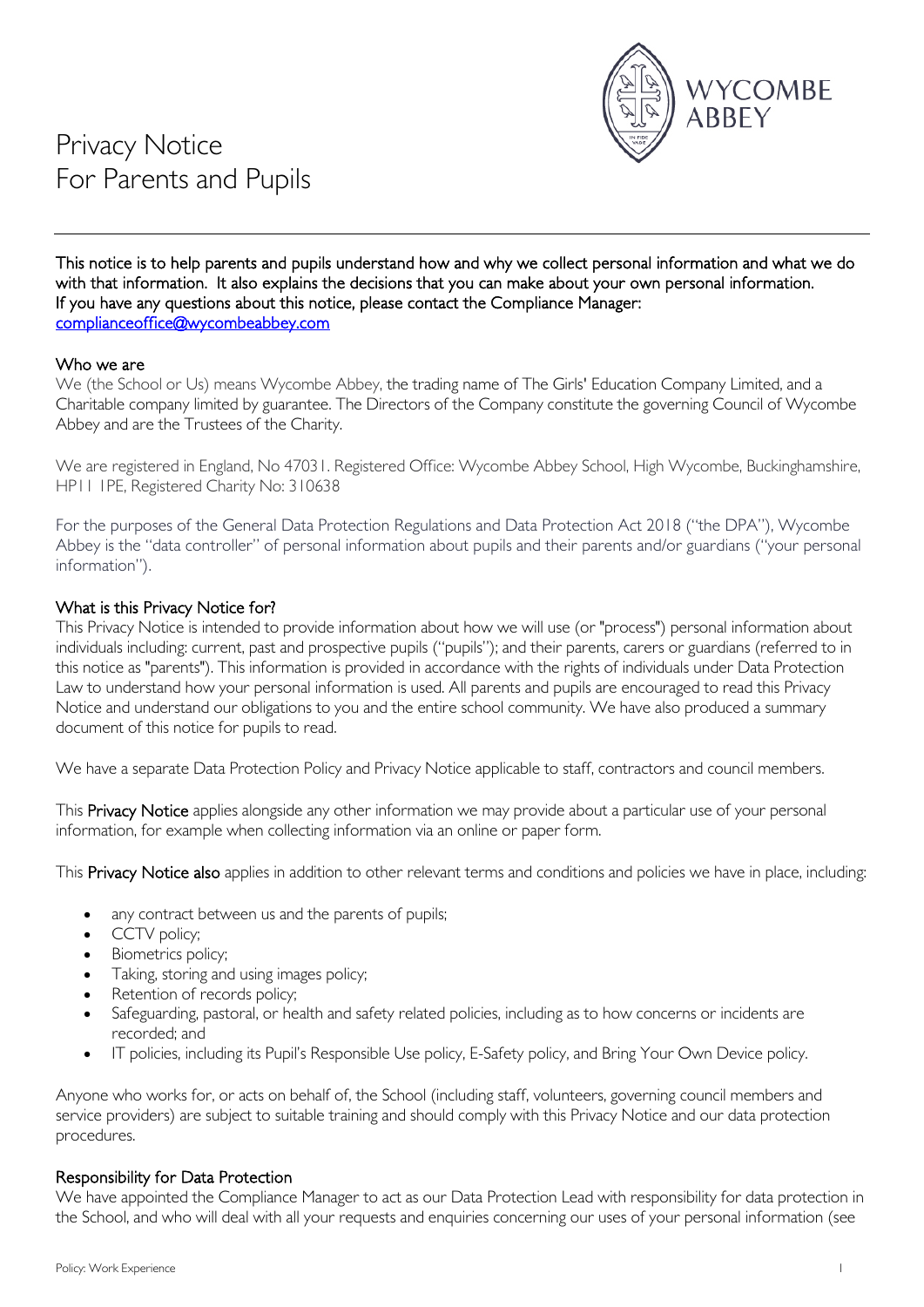section on Your Rights below). We will endeavour to ensure that all personal information is processed in compliance with this policy and Data Protection Law

The Compliance Manager can be contacted by email: complianceoffice@wycombeabbey.com

# What is personal information?

Personal information, often referred to as data, is information that identifies you as an individual.

This includes information such as your contact details, emergency contacts, medical history and financial information. We may also hold information such as your religion or ethnic group. CCTV, photos and video recordings of you are also personal information.

# Why we need to collect and use your personal information

In order to carry out our ordinary duties to pupils and parents, we need to process a wide range of personal information about you as an individual (whether as a current, past or prospective pupil or parent). Our primary reason for using personal information is to provide education services.

Sometimes we will need to collect information in order to fulfil our legal rights, duties or obligations, including those under a contract with the parents of our pupils.

Other uses of personal information will be made in accordance with our legitimate interests, or the legitimate interests of another, provided that this is not unfair on individuals, and provided it does not involve special or sensitive types of information.

Our legal grounds for using your information will fall within the category of "legitimate interests":

- For the purposes of pupil selection (and to confirm the identity of prospective pupils and their parents);
- To provide education services, including musical education, physical training, spiritual development, career services, and extra-curricular activities to pupils, and monitoring pupils' progress and educational needs;
- For the purposes of management planning and forecasting, research and statistical analysis, including that imposed or provided for by law;
- To enable relevant authorities, including our governing Council, to monitor the school's performance and to intervene or assist with incidents as appropriate;
- To give and receive information and references about past, current and prospective pupils, including relating to outstanding fees or payment history, to/from any educational institution that the pupil attended or where it is proposed they attend; and to provide references to potential employers of past pupils;
- To enable pupils to take part in national or other assessments, and to publish the results of public examinations or other achievements of pupils of the school;
- To safeguard pupils' welfare and provide appropriate pastoral care. We also need information about any court orders or criminal petitions which relate to you;
- To monitor (as appropriate) use of our IT and communications systems in accordance with the school's E-safety policy and Pupils Responsible IT Use policy;
- To make use of photographic images of pupils in our publications, on our website and (where appropriate) on our social media channels in accordance with our policy on taking, storing and using images of children;
- To carry out or cooperate with any School or external complaints, disciplinary or investigation process;
- For security purposes, including biometrics and CCTV in accordance with our biometric and CCTV policies;
- Where otherwise reasonably necessary for the School's purposes, including to obtain appropriate professional advice and insurance for the School;
- To maintain relationships with the School community (current Parents and Pupils) and Seniors, including parents of former pupils, sending information, School publications, newsletters and invitations about school events and activities taking place (including fundraising); and
- For the purposes of donor due diligence, and to profile prospective donors and their background and relevant interests.

In addition, we will on occasion need to process special category personal information (concerning health, ethnicity, religion, biometrics) or duties imposed on us by law, including as regards safeguarding, or from time to time by explicit consent where required. These reasons will include: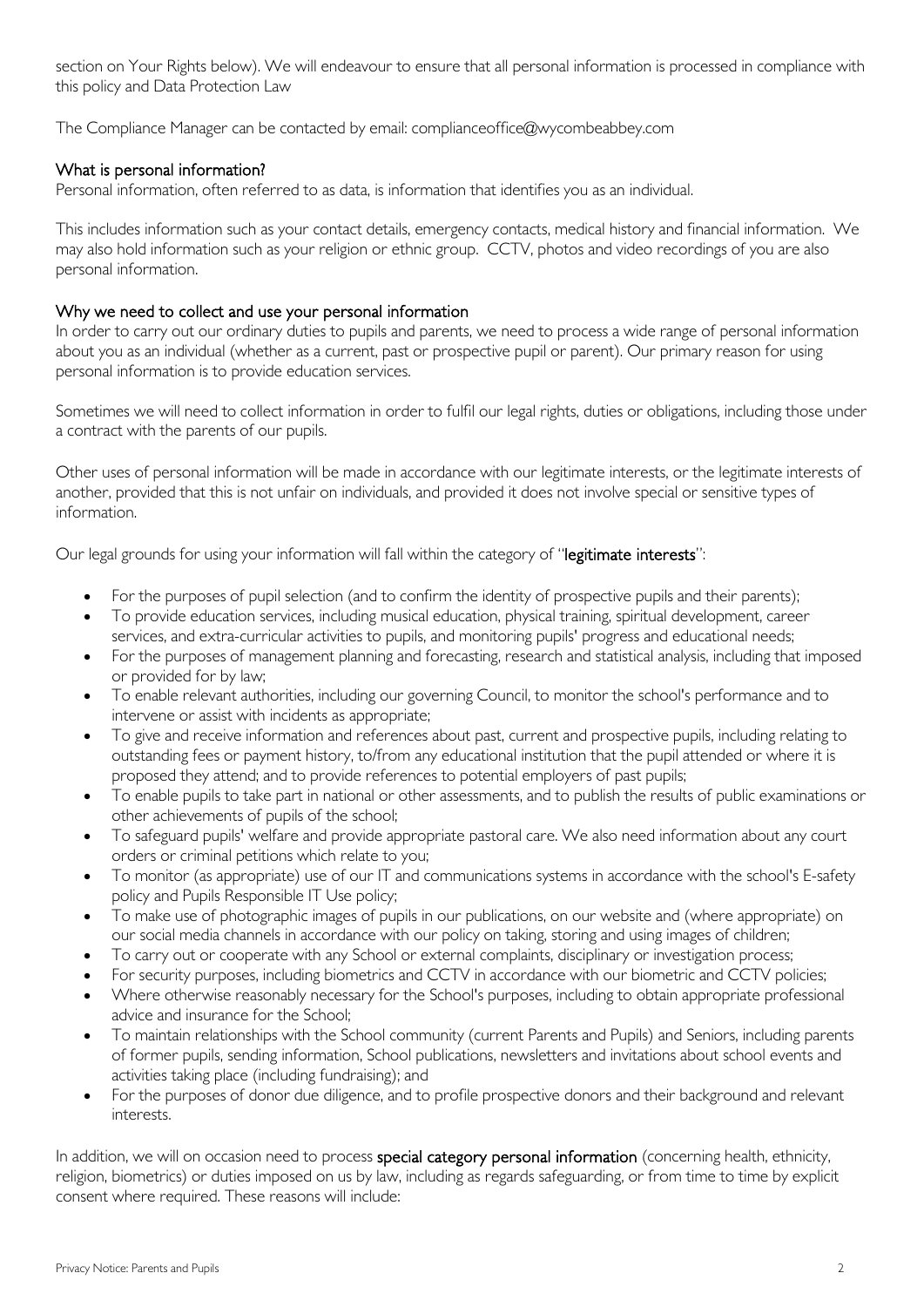- To safeguard pupils' welfare and provide appropriate pastoral care, and to take appropriate action in the event of an emergency, incident or accident, including by disclosing details of a medical condition or other relevant information where it is in your interests to do so. Such as, for medical advice, for social protection, safeguarding, cooperation with police or social services, for insurance purposes or to caterers or organisers of school trips who need to be aware of dietary or medical needs;
- To provide educational services in the context of any special educational needs of a pupil;
- To provide spiritual education in the context of any religious beliefs;
- To run any of its systems that operate on biometric data, such as for security, payment systems and other forms of pupil identification;
- As part of any school or external complaints, disciplinary or investigation process that involves such information, for example if there are SEN, health or safeguarding elements; or
- For legal and regulatory purposes (for example child protection, diversity monitoring and health and safety) and to comply with its legal obligations and duties of care.

# We may ask for your consent to use your information in certain ways.

If we ask for your consent to use your personal information you can take back this consent at any time. Any use of your information before you withdraw your consent remains valid. Please contact complianceoffice@wycombeabbey.com if you would like to withdraw any consent given.

In most cases we will rely on one of the grounds above for a particular use of your information.

### Types of personal information we process

Here are some examples:

- names, addresses, telephone numbers, e-mail addresses and other contact details;
- car details (about those who use our car parking facilities);
- biometric information, which will be collected and used in accordance with our biometrics policy;
- bank details and other financial information, e.g. about parents (or others) who pay fees to the school including in some cases we get information from third parties such as any anti-money laundering information we are required to collect by law, credit reference agencies or a previous school;
- past, present and prospective pupils' academic, disciplinary, admissions and attendance records (including information about any special needs), and examination scripts and marks;
- where appropriate, information about health and welfare, and contact details for emergency contacts;
- references given or received by us about pupils, and information provided by previous educational establishments and/or other professionals or organisations working with pupils;
- correspondence with and concerning pupils and parents, future, past and present;
- images of pupils (and occasionally other individuals) engaging in school activities, and images captured by the school's CCTV system in accordance with the school's policy on taking, storing and using images of children;
- personal information is used to profile parents for fundraising activities;
- careers and professional information to support our careers programme of events;
- sharing individual pupils' significant achievements with our governing Council.

#### How we collect information

Generally, we receive personal information from the individual directly (including, in the case of pupils, from their parents). This may be via a form, or simply in the ordinary course of interaction or communication (such as email or written assessments).

However, in some cases personal information may be supplied by third parties (for example another school, or other professionals or authorities working with that individual); or collected from publicly available resources such as internet searches, in order to undertake due diligence on donors or profile prospective donors.

#### Sharing personal information with third parties

For the most part, personal information collected by us will remain with the School, and will be processed by appropriately trained individuals in accordance with access protocols (ie on a need to know basis). However, some functions are outsourced including educational services, cloud storage, catering and emailing communications. In accordance with Data Protection Law this type of external data processing is subject to contractual assurances that personal data will be kept securely and used only in accordance with Schools specific directions. Occasionally, we will need to share personal information relating to our community with third parties, such as: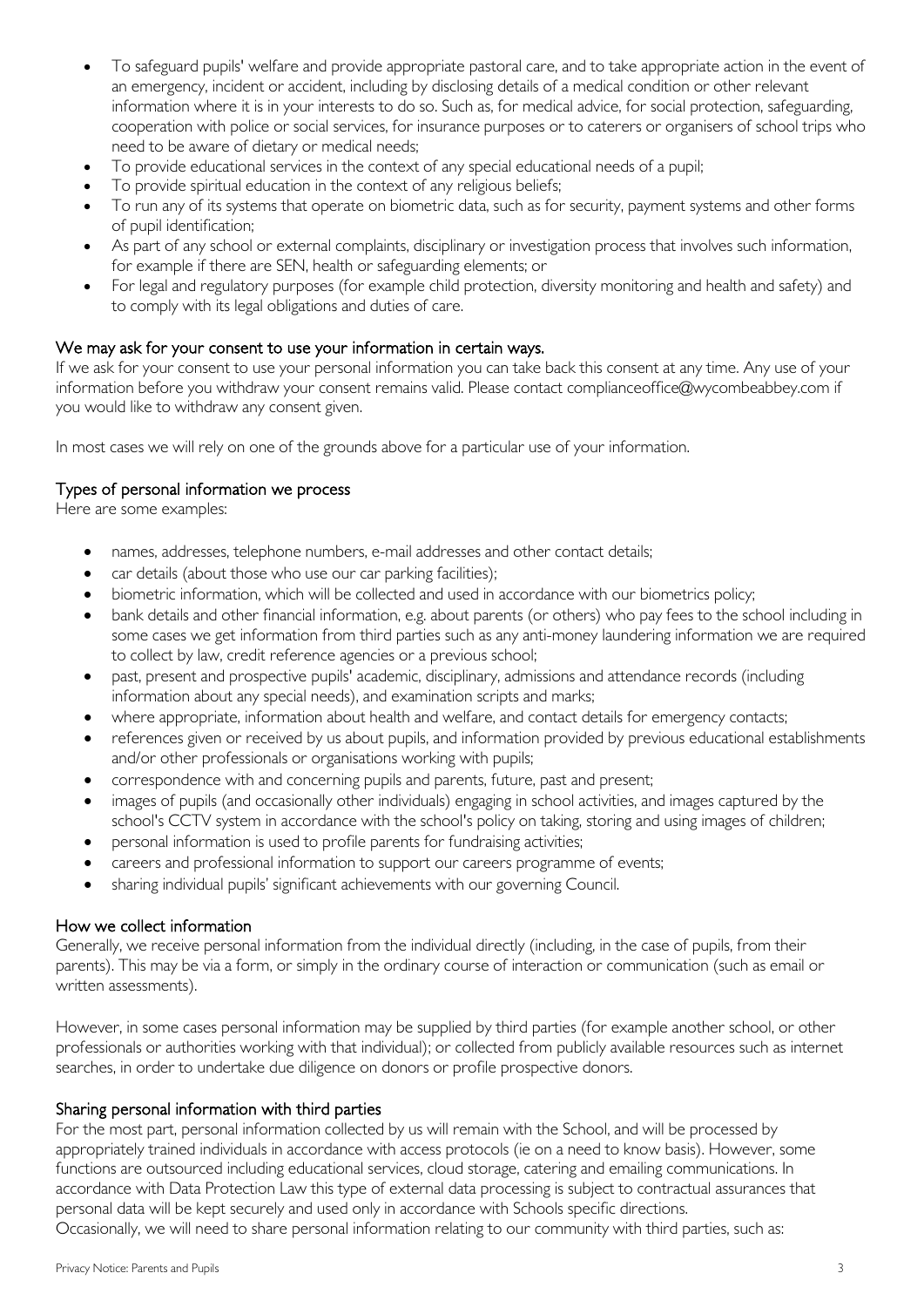- professional advisers (lawyers, insurers and accountants);
- relevant authorities (Department of Education, Independent Schools Inspectorate, police or the local authority);
- appropriate contractors, such as caterers, tennis coaches, trips and activity organisers;
- examination boards;
- stage 3 complaints panels, which include independent panel members.

In accordance with our legal obligations, we will share information with local authorities, the Independent Schools Inspectorate and the Department for Education, for example, where we have any safeguarding concerns.

We share personal information with external consultants and mailing houses to support our Development and External Relations Department.

Pupils that are not British nationals - we have to make sure that you have the right to study in the UK. We might have to provide information about you to UK Visas and Immigration to comply with our duties as a Tier 4 sponsor.

If you are a parent and have unpaid fees while your child is at the School, we may share information about this with other schools or educational establishments to which you intend to send your child.

If your child leaves us to attend another school we may need to provide that school with information about you. For example, details of family circumstances for safeguarding reasons.

For the most part, personal information collected by the School will remain within the School, and will be processed by appropriate individuals only in accordance with access protocols (i.e. on a 'need to know' basis). Particularly strict rules of access apply in the context of:

- medical records held and accessed only by the school doctor and appropriate medical staff under his/her supervision, or otherwise in accordance with express consent; and
- pastoral or safeguarding files held by the Headmistress and Designated Safeguarding Lead (s).

However, a certain amount of any SEN pupil's relevant information will need to be provided to staff more widely in the context of providing the necessary care and education that the pupil requires.

We are under duties imposed by law and statutory guidance (including [Keeping Children Safe in Education\)](https://www.gov.uk/government/publications/keeping-children-safe-in-education--2) to record or report incidents and concerns that arise or are reported, in some cases regardless of whether they are proven, if they meet a certain threshold of seriousness in their nature or regularity. This may include file notes on safeguarding files, and in some cases referrals to relevant authorities such as the LADO or police. For further information about this, please view the Safeguarding and Child Protection Policy.

We have in place software to monitor pupils use of technology (eg email, internet, mobile devices) for the following purposes:

- to safeguard or promote pupil's welfare;
- to avert a perceived risk of serious harm to pupils or to another person at the School; or
- to alert our staff to a particular vulnerability the pupil may have.

In accordance with Data Protection Law, where processing activity is carried out on our behalf by third parties, such as IT systems, web developers or cloud storage providers, they will have access to personal data. This is always subject to contractual assurances that personal information will be kept securely and only in accordance with the school's specific directions.

#### Sending information to other countries

We may send your information to countries which do not have the same level of protection for personal information as there is in the UK. For example, we may:

- store your information on cloud computer storage based overseas; or
- communicate with you by email when you are overseas (for example, when you are on holiday).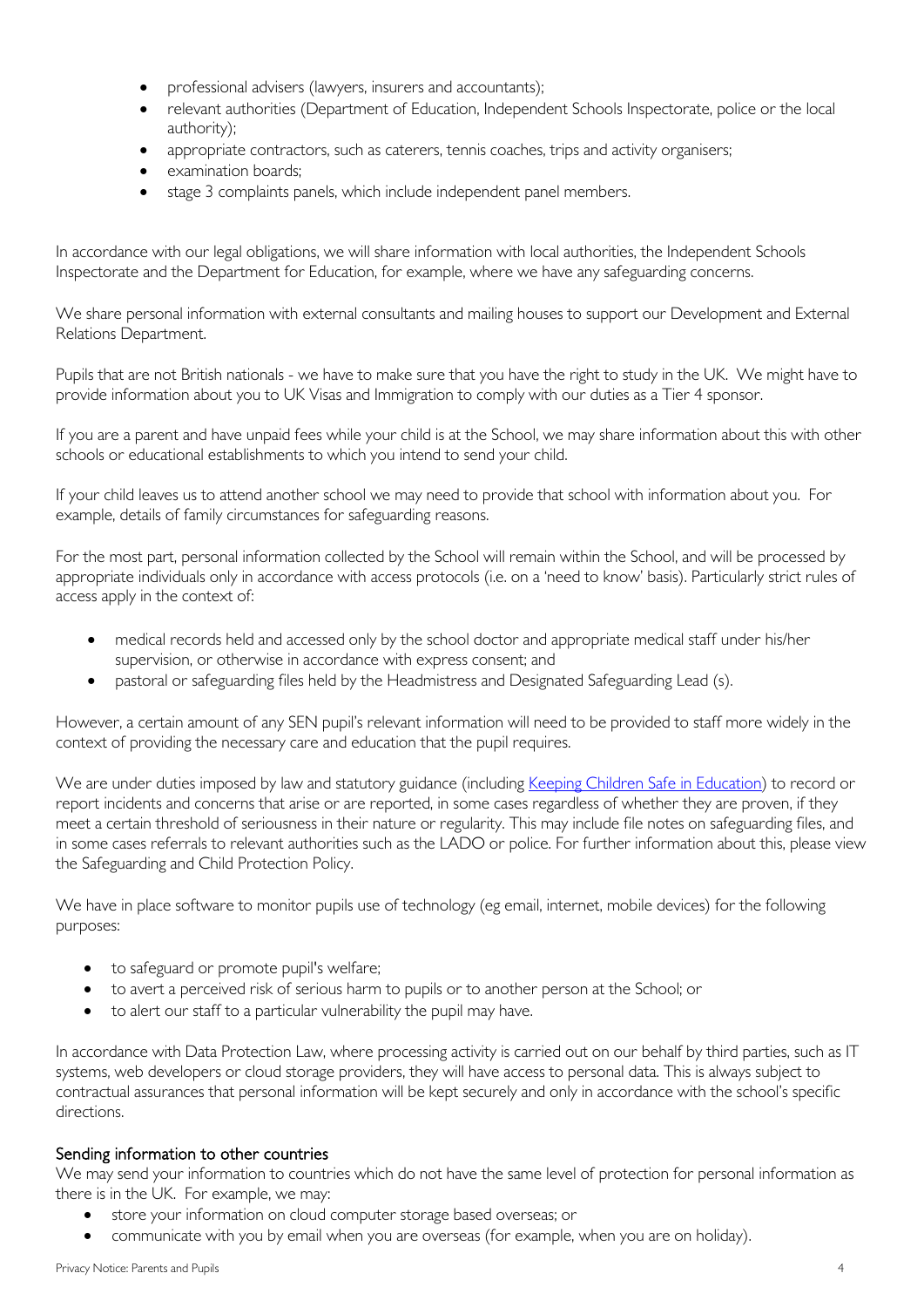The European Commission has produced a list of countries which have adequate data protection rules. The list can be found here: http://ec.europa.eu/justice/data-protection/international-transfers/adequacy/index\_en.htm

If the country that we are sending your information to is not on the list, or is not a country within the EEA (which means the European Union, Liechtenstein, Norway and Iceland), then it might not have the same level of protection for personal information as there is in the UK.

We will provide you with details about the safeguards which we have in place outside of this privacy notice. If you have any questions about these safeguards, please contact us at: complianceoffice@wycombeabbey.com.

# How long we keep personal information

We will keep personal information securely and only in line with how long it is necessary to keep for a legitimate and lawful reason. Typically, the legal recommendation for how long to keep pupil files is up to 7 years following departure from the school, generally when the pupil reaches 25 years of age. However, incident reports and safeguarding files will need to be kept much longer, in accordance with specific legal requirements, currently files are held indefinitely.

We can keep information about you for a very long time or even indefinitely if we need this for historical, research or statistical purposes. For example, if we consider the information might be useful if someone wanted to write a book about the School.

| Type of information                                          | Retention period or the criteria used to determine the<br>retention period                                                                                                                                            |
|--------------------------------------------------------------|-----------------------------------------------------------------------------------------------------------------------------------------------------------------------------------------------------------------------|
| Prospective Pupils                                           | Application forms and assessments results are held for one year.<br>Those unsuccessful in obtaining a place at Wycombe Abbey<br>records are destroyed after one year, unless consent for us to<br>retain is provided. |
|                                                              | Successful applications are held until the pupil reaches 25 years of<br>age.*                                                                                                                                         |
| Pupils Central Personal School File                          | Held until the pupils reaches 25 years of age.*                                                                                                                                                                       |
| Public Examination Results and<br><b>School Achievements</b> | We retain a record of results in public examination, lists of school<br>prizes and other significant achievements indefinitely for archives.                                                                          |
| School Fee Records                                           | According to current company, Inland Revenue and Customs and<br>Excise legislation all financial information has to be retained for a<br>period of 6 years. At Wycombe Abbey such information is held<br>for 7 years. |
| Daily Attendance Registers                                   | Date of register plus 3 years                                                                                                                                                                                         |
| Donations                                                    | Likely to be held indefinitely, even after death                                                                                                                                                                      |

As an example the table below shows for how long we keep different types of your information.

# \*Subject to where relevant to safeguarding considerations: any material which may be relevant to potential claims should be kept indefinitely.

If you have any specific queries about how our retention policy is applied, or wish to request that personal information that you no longer believe to be relevant is considered for erasure, please contact [complianceoffice@wycombeabbey.com](mailto:complianceoffice@wycombeabbey.com) However, please bear in mind that we will often have lawful and necessary reasons to hold on to some personal information even following such a request.

A limited and reasonable amount of information will be kept for archiving purposes, for example years of attendance at the School and House the pupil belonged to; and even where you have requested we no longer keep in touch with you, we will need to keep a record of the fact in order to fulfil your wishes (called a suppression record).

# Keeping in touch and supporting us

In order to carry out our charitable aims the School may from time to time use the contact details of parents, Seniors (alumni) and other members of the school community to keep them updated about the school, fundraising activities or events of interest, including by sending updates and newsletters, by email and by post.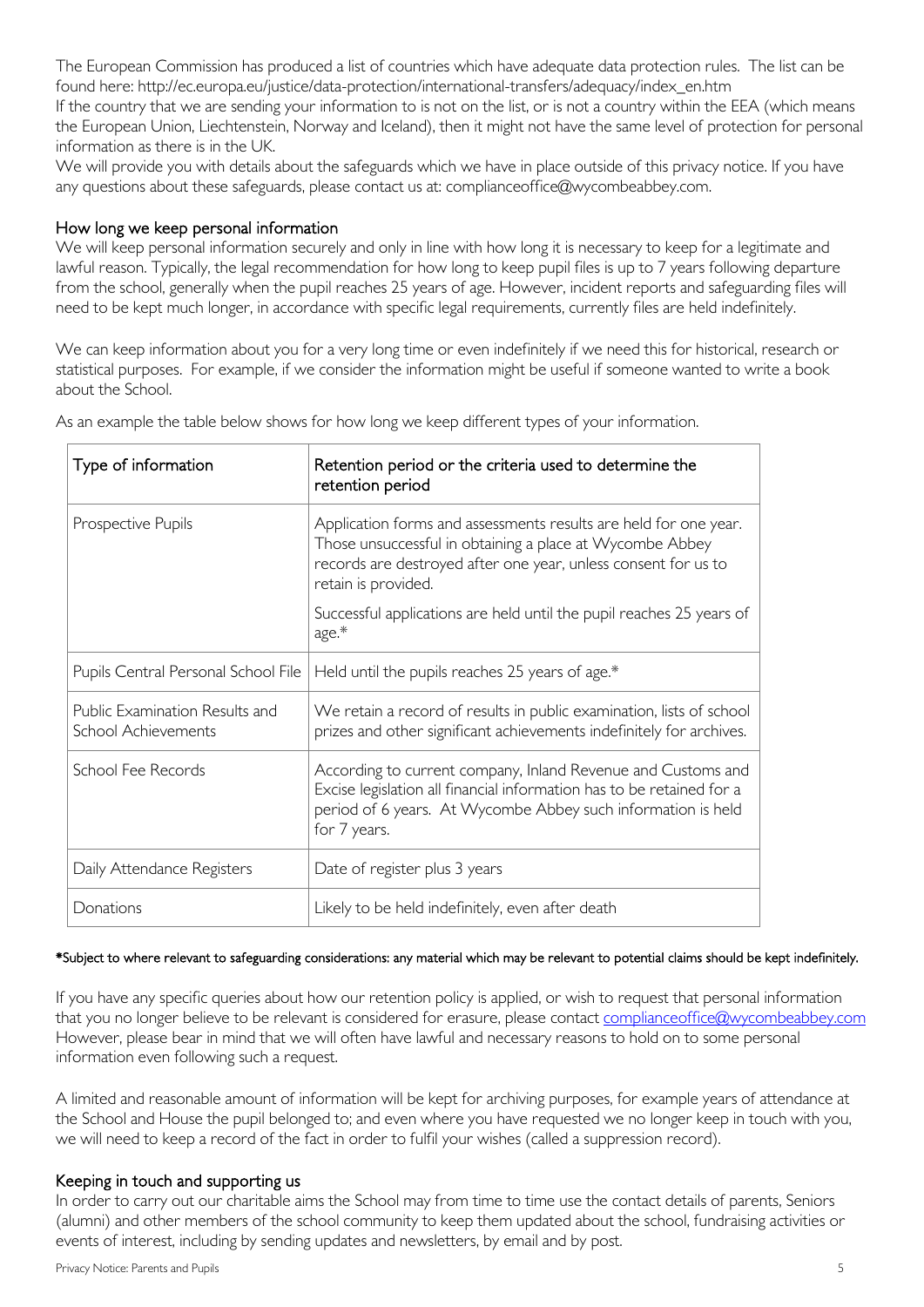Where necessary we will always gain consent for electronic direct marketing material under the Privacy and Electronic Communications Regulations (PECR).

Unless you object, we may also:

- Share personal information about parents and/or Seniors, as appropriate, with organisations set up to help establish and maintain relationships with the school community;
- Collect information from publicly available sources about parents' and former pupils' occupation and activities, in order to maximise the school's fundraising potential.

Should you wish to limit or object to any such use, or would like further information about them, please contact [complianceoffice@wycombeabbey.com](mailto:complianceoffice@wycombeabbey.com) You always have the right to withdraw consent, where given, or otherwise object to direct marketing or fundraising. However, the school may need nonetheless to retain some of your details (not least to ensure that no more communications are sent to that particular address, email or telephone number).

# YOUR RIGHTS - What decisions can you make about your information

# Rights of access

As Individuals you have various rights under Data Protection Law to access and understand what personal information is held by us, and in some cases ask for it to be erased or amended or have it transferred to others, or for us to stop processing it but subject to certain exemptions and limitations.

If you wish to access or amend your personal information, or wish it to be transferred to another person or organisation, or you have some other objection to how your personal information is used, you should put your request in writing to the Compliance Manager: complianceoffice@wycombeabbey.com

We will endeavour to respond to any such written requests as soon as is reasonably practicable and in any event within statutory time-limits which is one month in the case of requests for access to information.

We will be better able to respond quickly to smaller, targeted requests for information. If the request for information is manifestly excessive or similar to previous requests, we may ask you to reconsider or require a proportionate fee but only where Data Protection Law allows it.

# Requests that cannot be fulfilled

You should be aware that the right of access is limited to your own personal data, and certain information is exempt from the right of access. This will include information which identifies other individuals, (and parents need to be aware this may include their own child, in certain limited situations – please see further below), or information which is subject to legal privilege (for example legal advice given to or sought by the School, or documents prepared in connection with a legal action).

We are not required to disclose any pupil examination scripts or other information (consisting solely of pupil test answers), provide examination or other test marks ahead of any ordinary publication, nor share any confidential reference given by the school itself for the purposes of the education, training or employment of any individual.

You may have heard of the "right to be forgotten". However, we will sometimes have compelling reasons to refuse specific requests to amend, delete or stop processing your (or your child's) personal information: for example, legal requirement, or where it falls within a legitimate interest identified in this Privacy Notice. All such requests will be considered on their own merits.

# Pupil requests

Pupils can make subject access requests for their own personal information, provided that, in our reasonable opinion, they have sufficient maturity to understand the request they are making (see section Whose Rights? below). A pupil of any age may ask a parent or other representative to make a subject access request on their behalf.

Indeed, while a person with parental responsibility will generally be entitled to make a subject access request on behalf of pupils, the law still considers the information in question to be the child's. The parent making the request will need to evidence their child's authority for a specific request.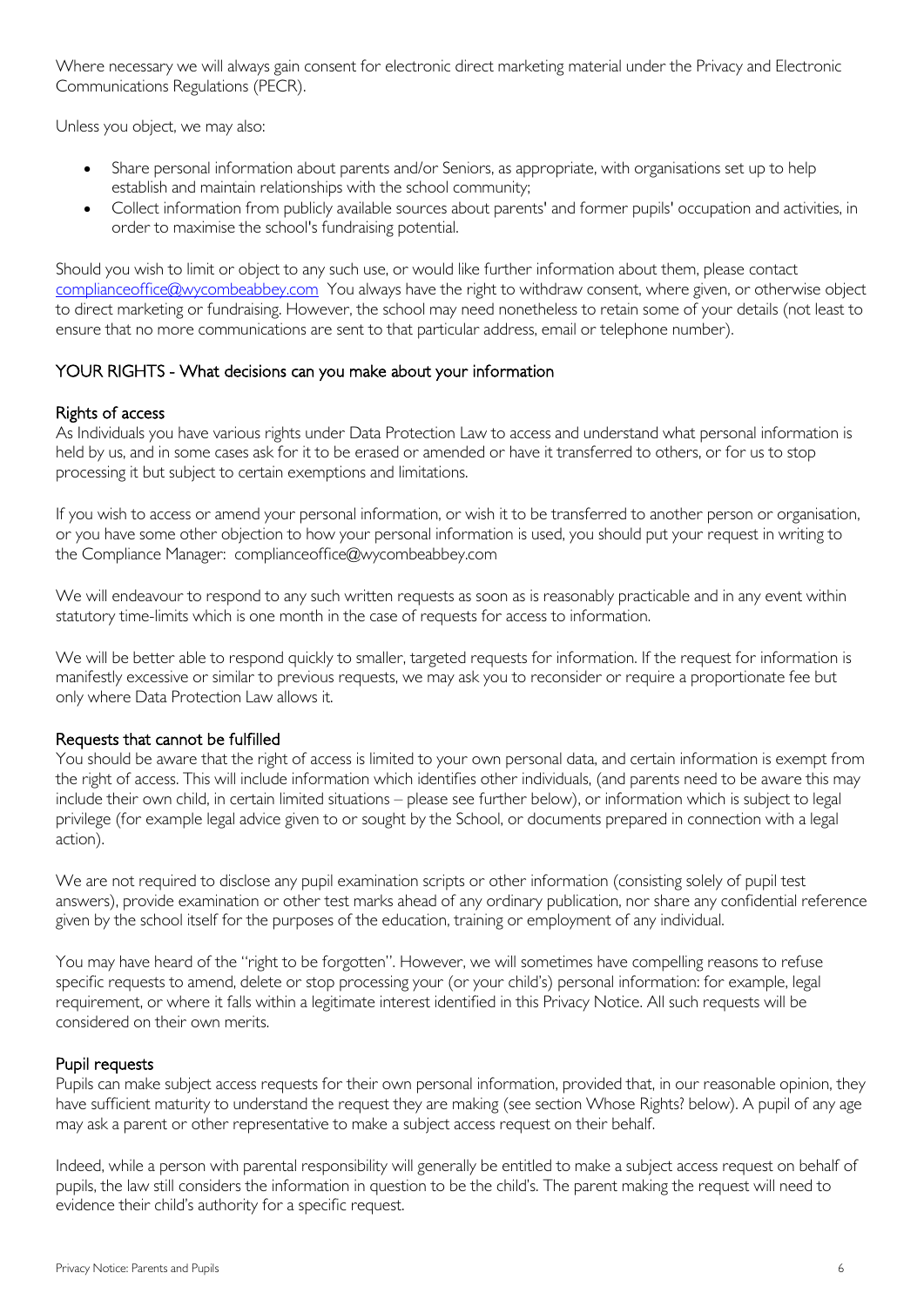Wycombe Abbey pupils are generally assumed to have a level of maturity sufficient to have a say in this decision, although this will depend on both the child and the personal information requested, including any relevant circumstances at home.

All information requests from, or on behalf of, pupils – whether made under subject access or simply as an incidental request – will therefore be considered on a case by case basis.

### Parental requests

It should be clearly understood that the rules on subject access are not the sole basis on which information requests are handled. Parents may not have a statutory right to information, but they and others will often have a legitimate interest or expectation in receiving certain information about pupils without their consent. We will consider whether there are lawful grounds for sharing with or without reference to the pupil.

Parents will in general receive educational and pastoral updates about their child, in accordance with the Parent Contract. Where parents are separated, the school will in most cases aim to provide the same information to each person with parental responsibility, but may need to factor in all circumstances including court orders and the express wishes of the child.

All information requests whether made under subject access, or simply as an incidental request, will therefore be considered on a case by case basis.

# Consent

If we are relying on your consent as a means to process personal information, you may withdraw that consent at any time (subject to level of maturity and age considerations as above).

Examples where we do rely on consent to hold information are:

Biometrics;

Parent/Seniors - careers and employers;

Email communications permission for Seniors and Friends of Wycombe Abbey groups.

Please be aware however that we may have another lawful reason to process the personal information in question even without your consent. That reason will usually have been asserted under this Privacy Notice, or may otherwise exist under some form of contract or agreement with the individual (e.g. a parent contract, or because of the purchase of a service such as the Living Tennis Academy).

#### Whose rights?

From May 2018 data protection legislation gives you a number of rights regarding your information. Some of these are new rights whilst others build on your existing right.

The rights under Data Protection Law belong to you, the individual, to whom the information relates. However, we will often rely on parental authority or notice for the necessary ways we process personal information relating to pupils - for example, under the parent contract, or via a form. Parents and pupils should be aware that this is not necessarily the same as the school relying on strict consent. (see consent section above).

Where consent is required, it may be necessary or appropriate, given the nature of the processing in question, and the pupil's age and understanding to seek the pupil's consent. Parents should be aware that in such situations they may not be consulted, depending on the interests of the child, the parents' rights at law or under their contract, and all the circumstances.

In general, we will assume that pupils' consent is not required for ordinary disclosure of their personal information to their parents, e.g. for the purposes of keeping parents informed about the pupil's activities, progress and behaviour, and in the interests of the pupil's welfare, that is unless, in our opinion, there is a good reason to do otherwise.

However, where a pupil seeks to raise concerns confidentially with a member of staff and expressly withholds their agreement to their personal information being disclosed to their parents, we may be under an obligation to maintain confidentiality unless, in our opinion, there is a good reason to do otherwise; for example, where we believe disclosure will be in the best interests of the pupil or other pupils, or if required by law.